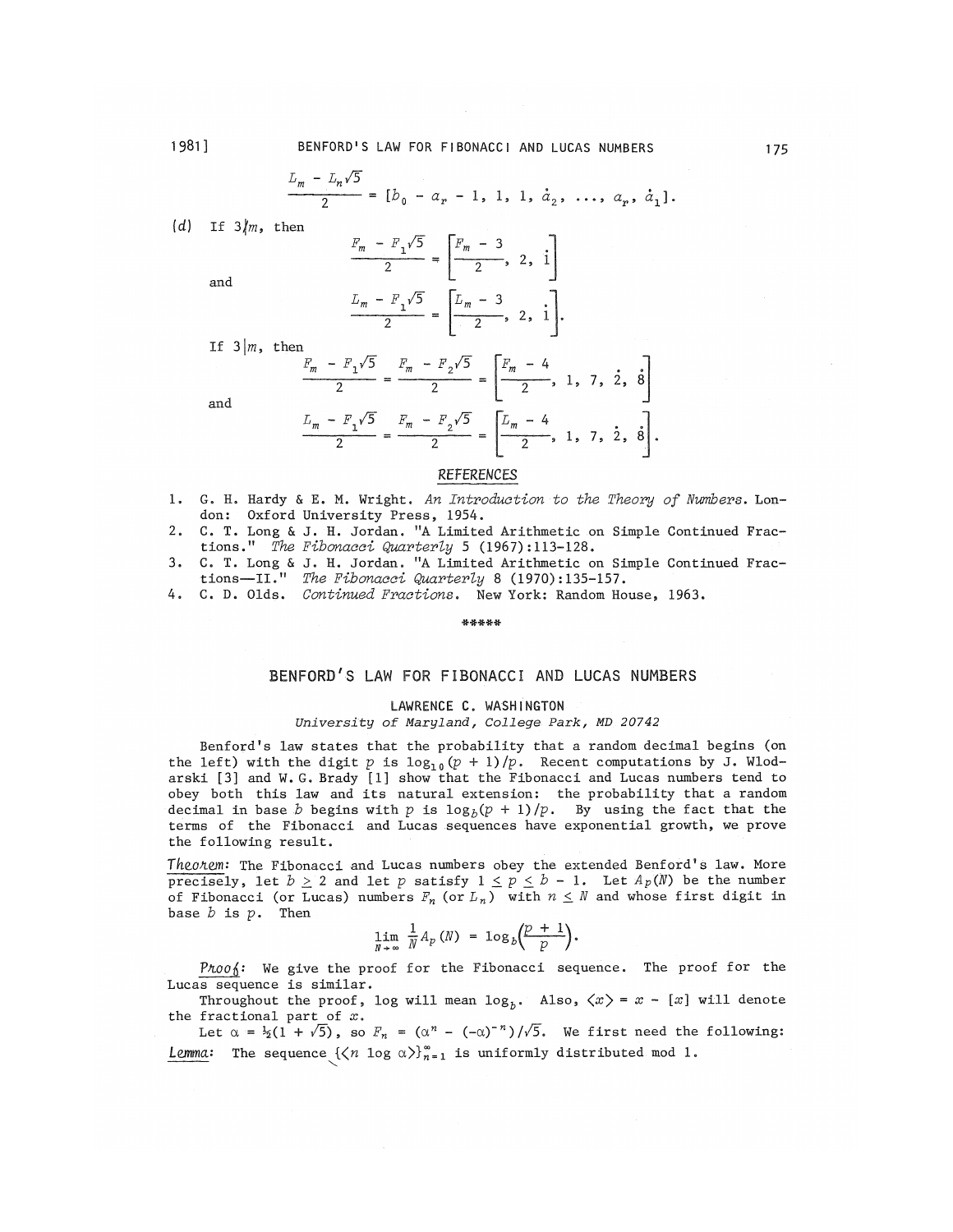Recall that a sequence  $\{a_n\}$  of real numbers satisfying  $0 \le a_n < 1$  is uniformly distributed mod 1 if for every pair of numbers  $c, d$  with  $0 \leq c \leq d \leq 1$ we have

$$
\lim_{N \to \infty} \frac{1}{N} (\text{number of } a_n \text{ with } n \leq N \text{ and } c \leq a_n < d) = d - c.
$$

In other words, the fraction of  $a_n$  in the interval  $[c, d)$  is  $d - c$ .

Since no power of  $\alpha$  is an integer it is easy to see that  $\log\,\alpha$  is irrational (otherwise  $b^{m/n} = \alpha$ , so  $\alpha^n = b^m$ , which is integral). In fact, log  $\alpha$  is transcendental, but we shall not need this rather deep fact.

A famous theorem of Weyl  $[2]$  states the following: If  $\beta$  is irrational, then the sequence  $\{\langle n\beta \rangle\}$  is uniformly distributed mod 1. Letting  $\beta = \log \alpha$ , we obtain the lemma.

We now continue with the proof of the theorem. Let  $\varepsilon > 0$  be small. Let p satisfy  $1 \leq p \leq b - 1$ . With the above notation, let

$$
c = \log \sqrt{5} + \log p + \varepsilon, d = \log \sqrt{5} + \log (p + 1) - \varepsilon.
$$

Then  $[\,c, d)$  is an interval of length  $\log\left(\frac{p+1}{p}\right) - 2\varepsilon$ . Therefore, the fraction of *n* such that  $\langle n \log \alpha \rangle$  lies in  $\lbrack c, d \rbrack$  is  $\log \left(\frac{p+1}{p}\right) - 2\varepsilon$ . For uniformity of

exposition, we have used the convention that all intervals are considered mod 1, so an interval such as [0.7, 1.2) is to be considered as the union of the two intervals [0.7, 1) and [0, 0.2). This technicality occurs only when *d* is greater than 1 and we leave it to the reader to check that our argument may be extended to cover this case. In particular, the interval *[c*, *d)* may be broken into two parts and each part may be treated separately.

Let  $m = [n \text{ log } \alpha] = \text{integer part of } n \text{ log } \alpha$ . If

$$
\log \sqrt{5} + \log p + \varepsilon \leq \langle n \log \alpha \rangle = n \log \alpha - m,
$$

then

$$
pb^m b^{\epsilon} \leq \alpha^n/\sqrt{5}.
$$

If *n*, hence *m*, is sufficiently large, then

$$
pb^m \leq pb^m p^{\epsilon} - 1 \leq \frac{\alpha^n - (-\alpha)^{-n}}{\sqrt{5}} = F_n,
$$

since  $p^{\varepsilon} > 1$  and  $|a^{-n}| < 1$ . Similarly, if  $\langle n \log a \rangle < d$  and  $n$  is large, then

 $F_n \le (p + 1)b^m$ .

But these last two inequalities simply state that  $F_n$  in base  $b$  begins with the digit p. Therefore, we have shown that if *n* is large and  $\langle n \log \alpha \rangle$  lies in  $[0, d)$  then  $F_n$  begins with p. Therefore, the fraction of *n* such that  $F_n$  begins with  $p$  is at least

$$
\log\left(\frac{p+1}{p}\right) - 2\varepsilon.
$$

Since  $\varepsilon > 0$  was arbitrary, we find that this fraction is at least  $\log(p + 1)/p$ . However, this is true for each  $p$ , and

$$
\log\left(\frac{2}{1}\right) + \log\left(\frac{3}{2}\right) + \cdots + \log\left(\frac{b}{b-1}\right) = 1.
$$

Therefore, the fraction with first digit p can be no larger than  $\log(p + 1)/p$ ; otherwise, these fractions would have sum greater than 1. Thus, the answer is exactly  $log(p + 1)/p$  and the proof of the theorem is complete.

Finally, we will mention one technicality that we have ignored in the above proof. Since we do not know a priori that  $\lim_{\overline{M}} \frac{1}{M} A_p(N)$  exists, it is slightly